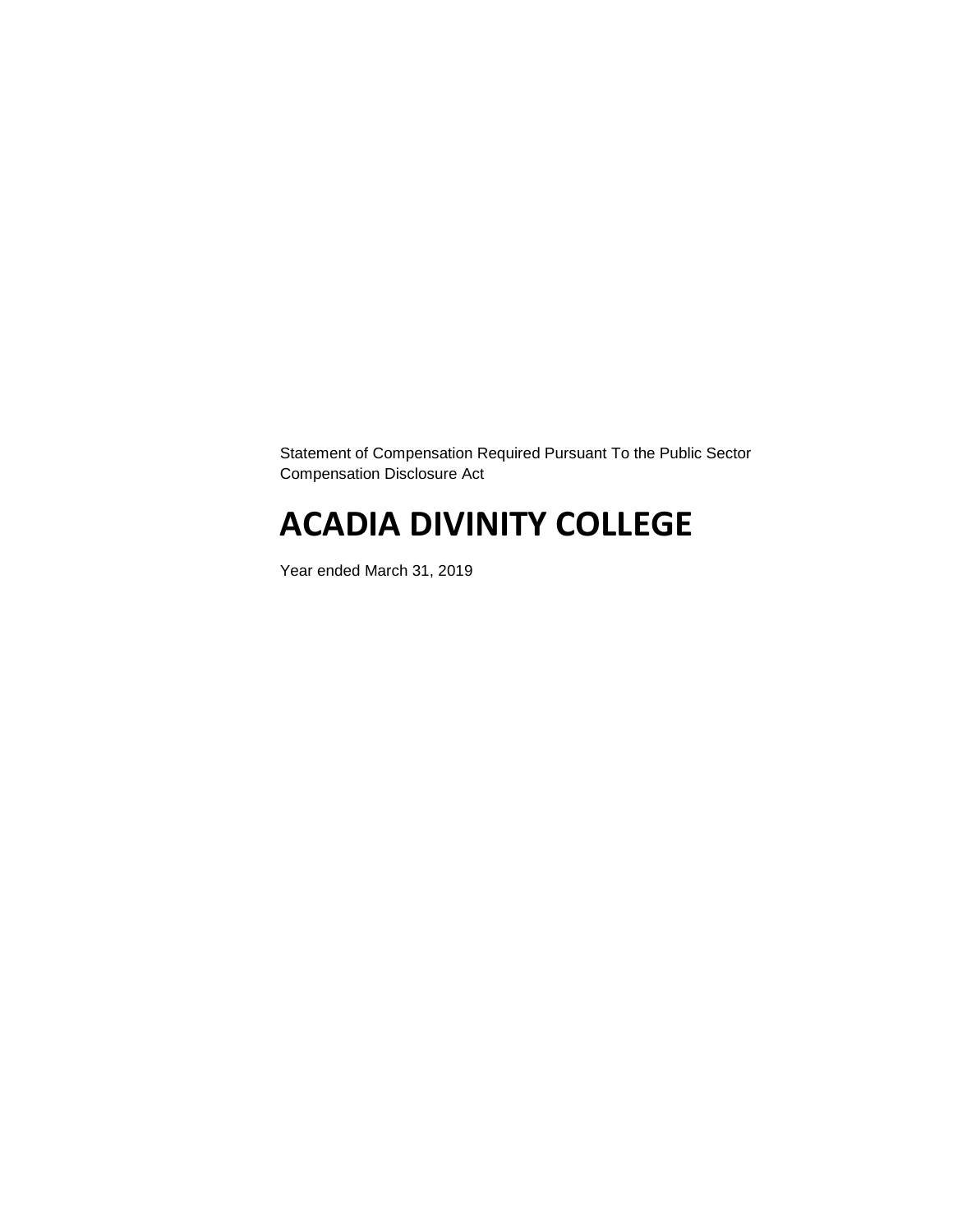

 KPMG LLP Purdy's Wharf Tower 1 1959 Upper Water Street, Suite 1500 Halifax NS B3J 3N2 Telephone 902-492-6000 Fax 902-492-1307 www.kpmg.ca

### **INDEPENDENT AUDITORS' REPORT**

To the Board of Trustees at Acadia Divinity College

### *Opinion*

We have audited the Statement of Compensation Required Pursuant to the Public Sector Compensation Disclosure Act for Acadia Divinity College (the "Entity") for the year ended March 31, 2019 and notes. (Hereinafter referred to as the "statement").

In our opinion, the accompanying statement for the year ended March 31, 2019 of the Entity is prepared, in all material respects, in accordance with the financial reporting provisions in section 3 of the Public Sector Compensation Disclosure Act dated December 10, 2010.

### *Basis for Opinion*

We conducted our audit in accordance with Canadian generally accepted auditing standards. Our responsibilities under those standards are further described in the "**Auditors' Responsibilities for the Audit of the Statement**" section of our auditors' report.

We are independent of the Entity in accordance with the ethical requirements that are relevant to our audit of the statement in Canada and we have fulfilled our other ethical responsibilities in accordance with these requirements.

We believe that the audit evidence we have obtained is sufficient and appropriate to provide a basis for our opinion.

#### *Emphasis of Matter – Financial Reporting Framework*

We draw attention to the Basis of Reporting note in the statement, which describes the applicable financial reporting framework and the purpose of the statement.

The statement is prepared to meet the requirements of the Public Sector Compensation Disclosure Act dated December 10, 2010. As a result, the statement may not be suitable for another purpose.

Our opinion is not modified in respect of this matter.

#### *Responsibilities of Management and Those Charged with Governance for the Statement*

Management is responsible for the preparation of the statement in accordance with the financial reporting provisions in section 3 of the Public Sector Compensation Disclosure Act dated December 10, 2010. This includes determining that the applicable financial reporting framework is an acceptable basis for the preparation of the statement in the circumstances, and for such internal control as management determines is necessary to enable the preparation of a statement that is free from material misstatement, whether due to fraud or error.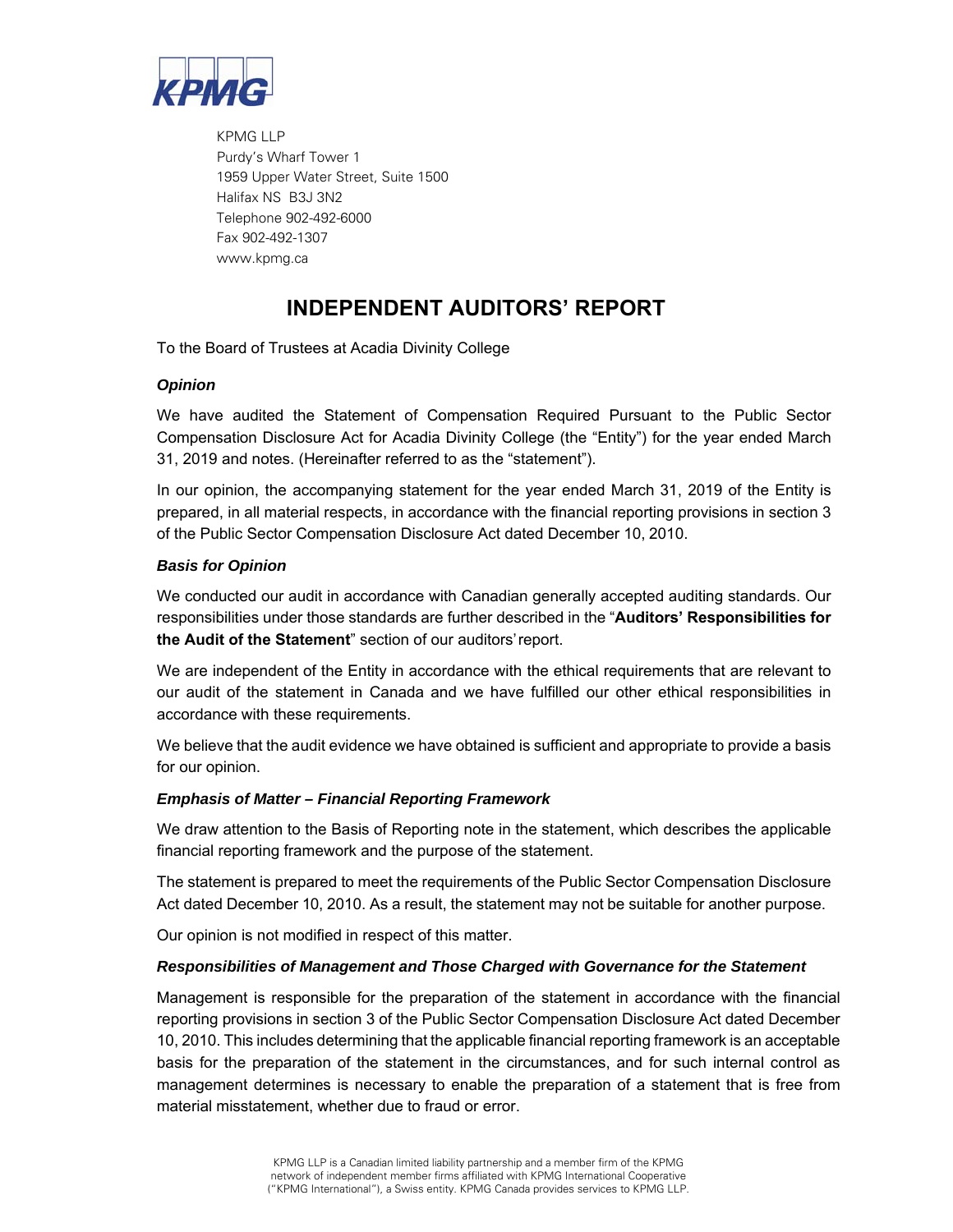

Those charged with governance are responsible for overseeing the Entity's financial reporting process.

### *Auditors' Responsibilities for the Audit of the Statement*

Our objectives are to obtain reasonable assurance about whether the statement as a whole is free from material misstatement, whether due to fraud or error, and to issue an auditors' report that includes our opinion.

Reasonable assurance is a high level of assurance, but is not a guarantee that an audit conducted in accordance with Canadian generally accepted auditing standards will always detect a material misstatement when it exists.

Misstatements can arise from fraud or error and are considered material if, individually or in the aggregate, they could reasonably be expected to influence the economic decisions of users taken on the basis of the statement.

As part of an audit in accordance with Canadian generally accepted auditing standards, we exercise professional judgment and maintain professional skepticism throughout the audit.

We also:

 Identify and assess the risks of material misstatement of the statement, whether due to fraud or error, design and perform audit procedures responsive to those risks, and obtain audit evidence that is sufficient and appropriate to provide a basis for our opinion.

The risk of not detecting a material misstatement resulting from fraud is higher than for one resulting from error, as fraud may involve collusion, forgery, intentional omissions, misrepresentations, or the override of internal control.

- Obtain an understanding of internal control relevant to the audit in order to design audit procedures that are appropriate in the circumstances, but not for the purpose of expressing an opinion on the effectiveness of the Entity's internal control.
- Evaluate the appropriateness of accounting policies used and the reasonableness of accounting estimates and related disclosures made by management.

 $k$ *PMG*  $\mu$ 

Chartered Professional Accountants, Licensed Public Accountants Halifax, Canada June 27, 2019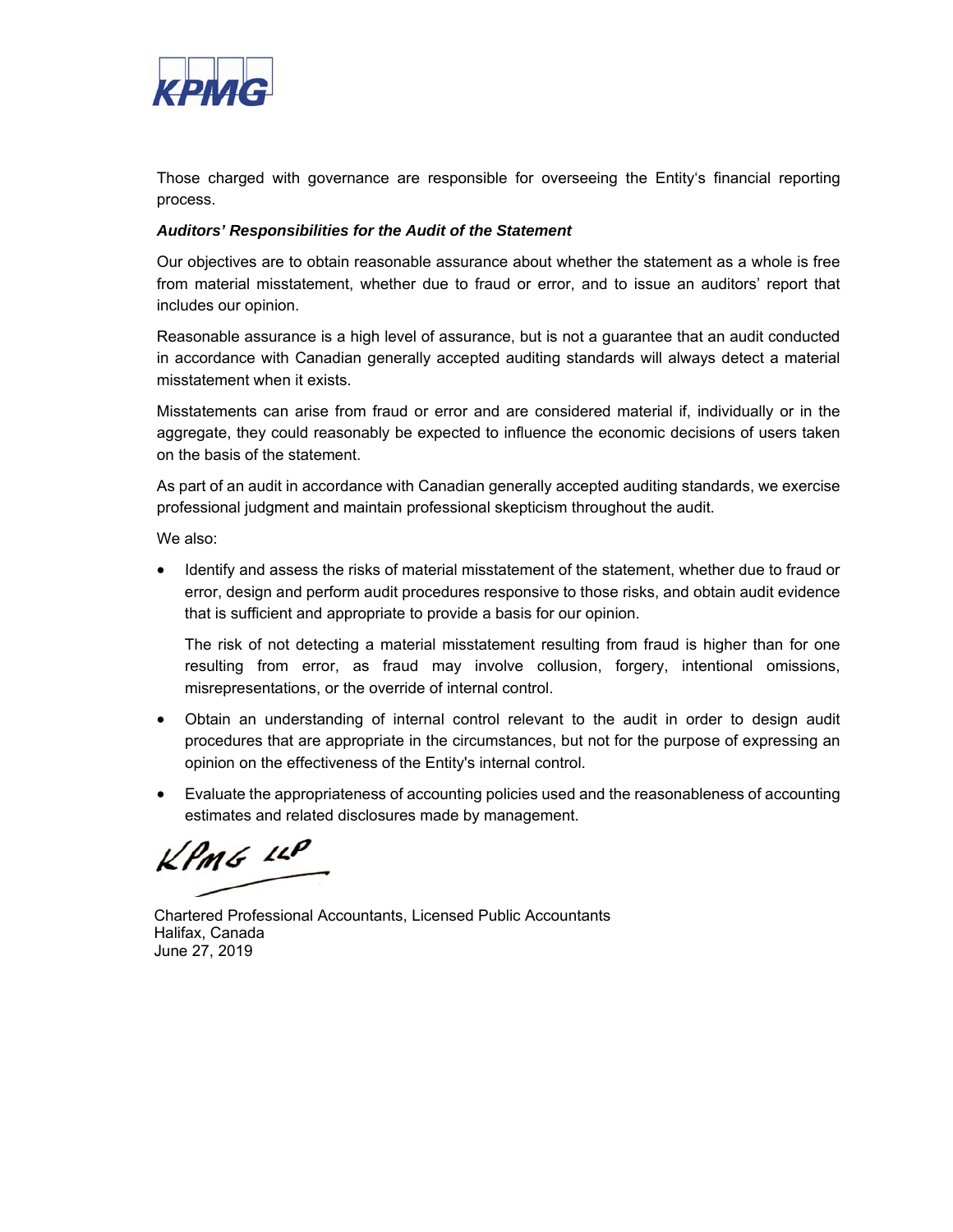### **ACADIA DIVINITY COLLEGE**

## **Statement of Compensation Required Pursuant to the Public Sector Compensation Disclosure Act**

Year Ended March 31, 2019

Section 3 of the *Public Sector Compensation Disclosure Act* of the Province of Nova Scotia requires public sector bodies to publicly disclose the amount of compensation it pays or provides, directly or indirectly, to any person in the fiscal year if the amount of compensation to that person is one hundred thousand dollars or more including compensation paid to, or for the benefit of, each of its board members, officers, employees, contractors and consultants.

For the year ended March 31, 2019, the following board members, officers and employees received compensation of \$100,000 or more:

| Last Name, First Name | Compensation Paid (\$) |
|-----------------------|------------------------|
| Gardner, Harry        | \$ 132.020             |
| Robbins, Anna         | S 104.112              |